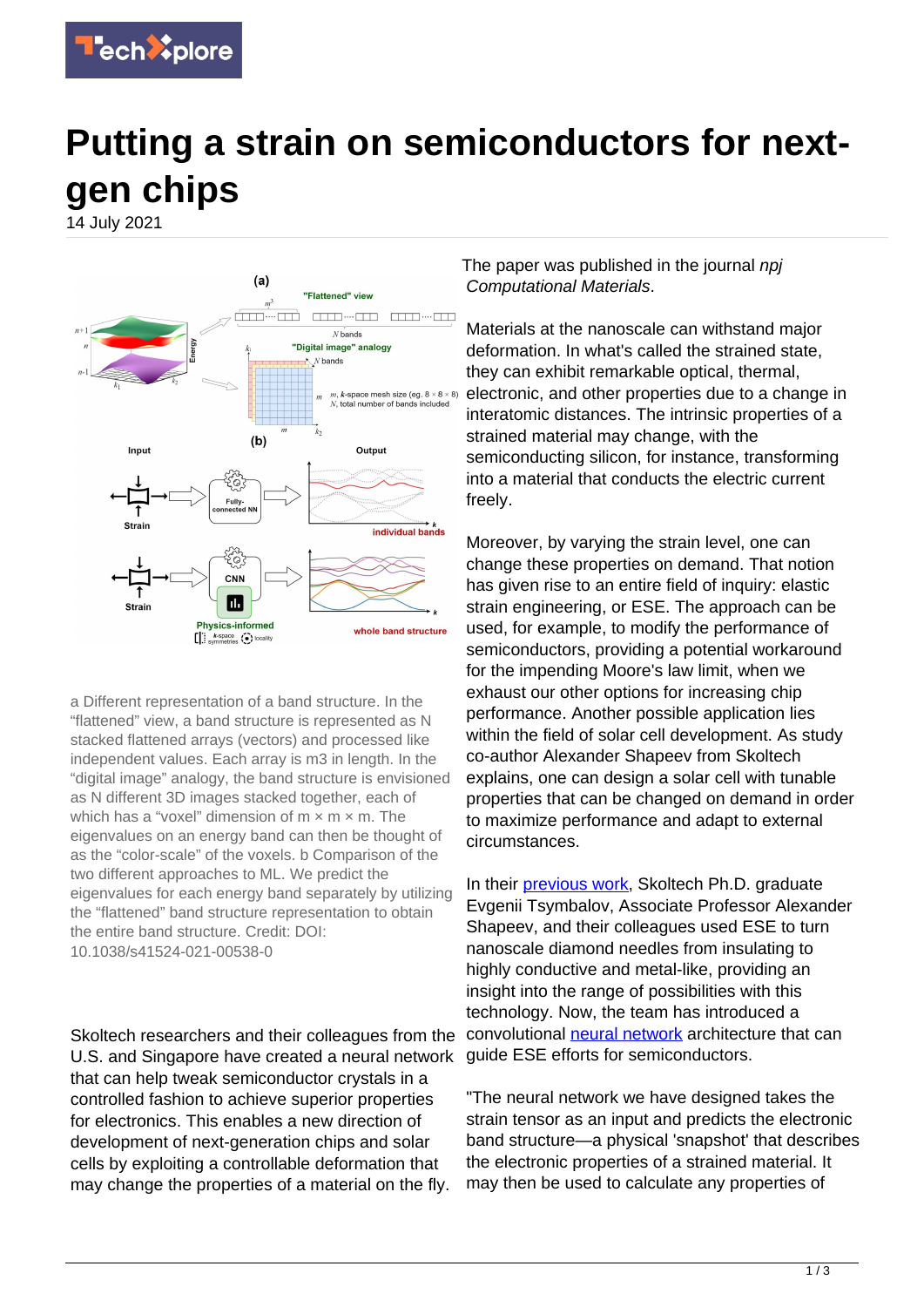

interest, including the bandgap, its properties, and electron effective mass tensor," Shapeev said.

This work continues prior research and expands on it. "We go beyond the previously used approaches by designing and implementing a tailored model based on the convolutional neural network architecture, for the ESE task," Tsymbalov said. "We also take the [physical properties](https://techxplore.com/tags/physical+properties/) and symmetries into account in order to improve the model."

The approach combines various data sources, for example, the computationally cheap yet inaccurate with the precise but expensive ones in order to boost the accuracy and convergence of the model. Technology "Another distinct feature is active learning—we allow the model to guess what data may be the most useful to obtain in the next training stage, and use it for training. In the final stage, the network is trained on a set of computationally expensive data from the very accurate GW-based calculations, and this procedure allows us to reduce the amount of computations needed," Tsymbalov added.

The team notes that its new neural network is "more versatile, accurate, and efficient in its capacity to facilitate autonomous deep learning of the electronic band structure of crystalline solids" than state-of-the-art solutions. This makes it faster and more accurate at search and optimization within the strain space, which leads to the optimal strain values for given figures of merit.

In their earlier work, the researchers tested a previous iteration of the model in the scenario of a repeating in situ experiment on diamond. "Alas, for now there is no device that can deform the diamond with an arbitrary 6D deformation tensor, yet there are teams and labs pursuing this direction from the experimental point of view," Tsymbalov commented.

This study is part of a yearslong collaboration between Skoltech, the Massachusetts Institute of Technology, and Nanyang Technological University, with the Skoltech scientists focused on the computational and machine learning aspect and their colleagues in charge of the physical component of the work. "We are currently working

on our next paper, which is devoted to the boundaries of admissible elastic strains. It is an important topic since the theoretical limits of safe elastic deformation for ESE are yet to be discovered," the researcher concluded.

 **More information:** Evgenii Tsymbalov et al, Machine learning for deep elastic strain engineering of semiconductor electronic band structure and effective mass, npj Computational Materials (2021). [DOI: 10.1038/s41524-021-00538-0](http://dx.doi.org/10.1038/s41524-021-00538-0)

Provided by Skolkovo Institute of Science and